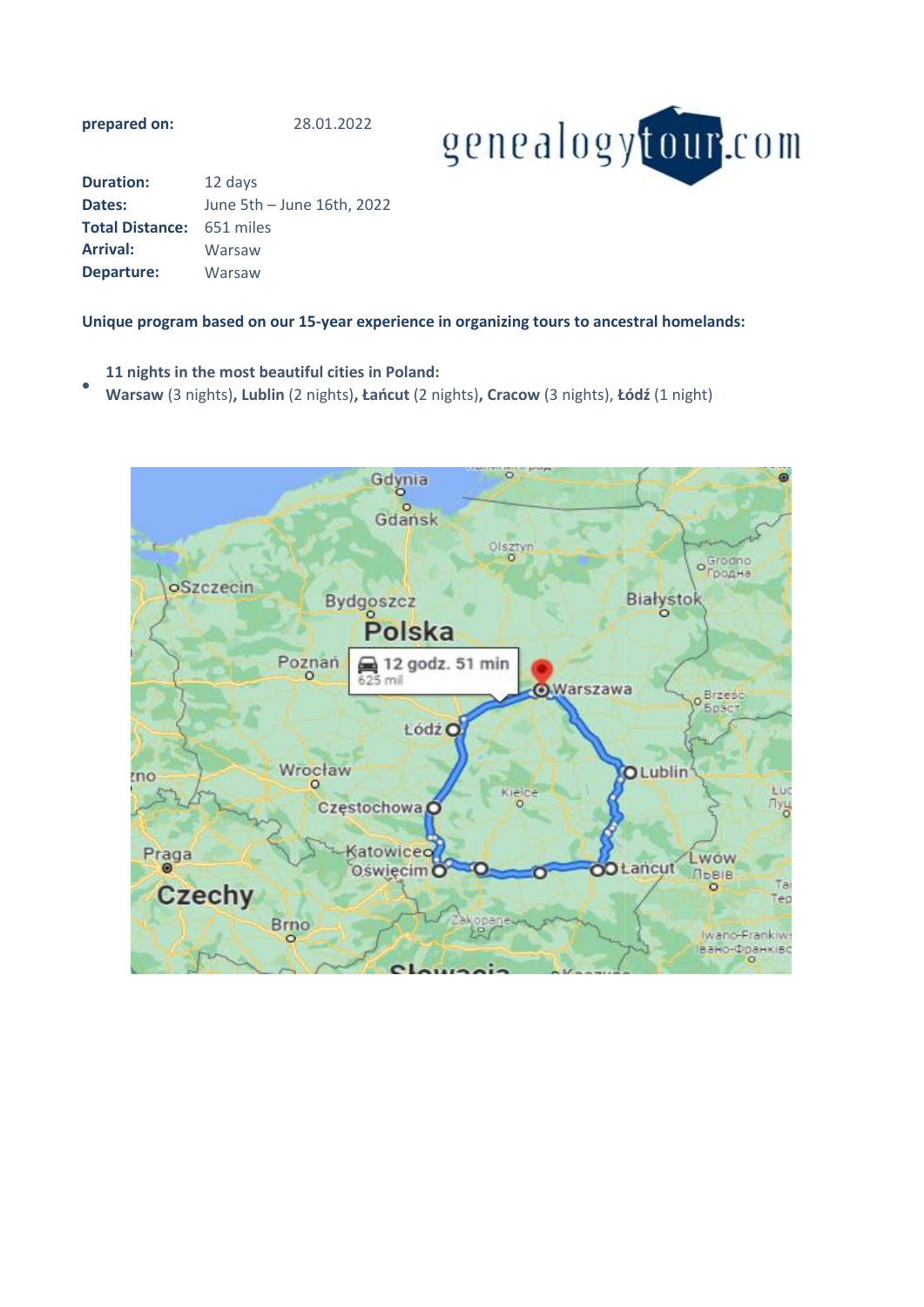#### **DAY 1 June 5, 2022 Sunday**

- Welcome to Warsaw, Poland!
- After our meeting at the airport and checking into a hotel we invite you for a walk around the Old Town of Warsaw. The center of the city was destroyed in nearly 85% during WW2 but was carefully rebuilt and it is now a UNESCO World Heritage Site. We walk along the elegant street of Krakowskie Przedmieście.
	- In the evening, we invite you for a welcome dinner with lots of traditional Polish food.



**Overnight:** Warsaw, 3\* or 4\* hotel in the center of the city.

## **DAY 2 June 6, 2022 Monday**

• After breakfast, we start exploring Warsaw. We visit the Polin Museum (Museum of the History of Polish Jews) in Warsaw – a place that promotes tolerance, dialogue and is a center of education about a 1000-year-old history of Polish Jews. Awarded the best European museum, there is no better place to understand the life of Polish Jews. Later we take a walk and visit some significant places of the former Ghetto area. The day ends by the Nozyk synagogue the only surviving prewar Jewish house of prayer in Warsaw.



### **Overnight:** Warsaw, 3\* or 4\* hotel in the center of the city.

## **DAY 3 June 7, 2022 Tuesday**

• In the morning we check out and leave Warsaw. On the way to Lublin, we have a break in Kazimierz Dolny. This charming place located by the Vistula river has a lot of cultural heritage and was once regarded the most distinctly Jewish town in Poland. It used to be a significant trade place and an important Jewish center called an "ideal shtetl". Later, we continue driving and spend the evening in the old town of Lublin having a relaxing time on a charming market square.



Lublin, 4\* hotel in the center of the town. **Overnight:**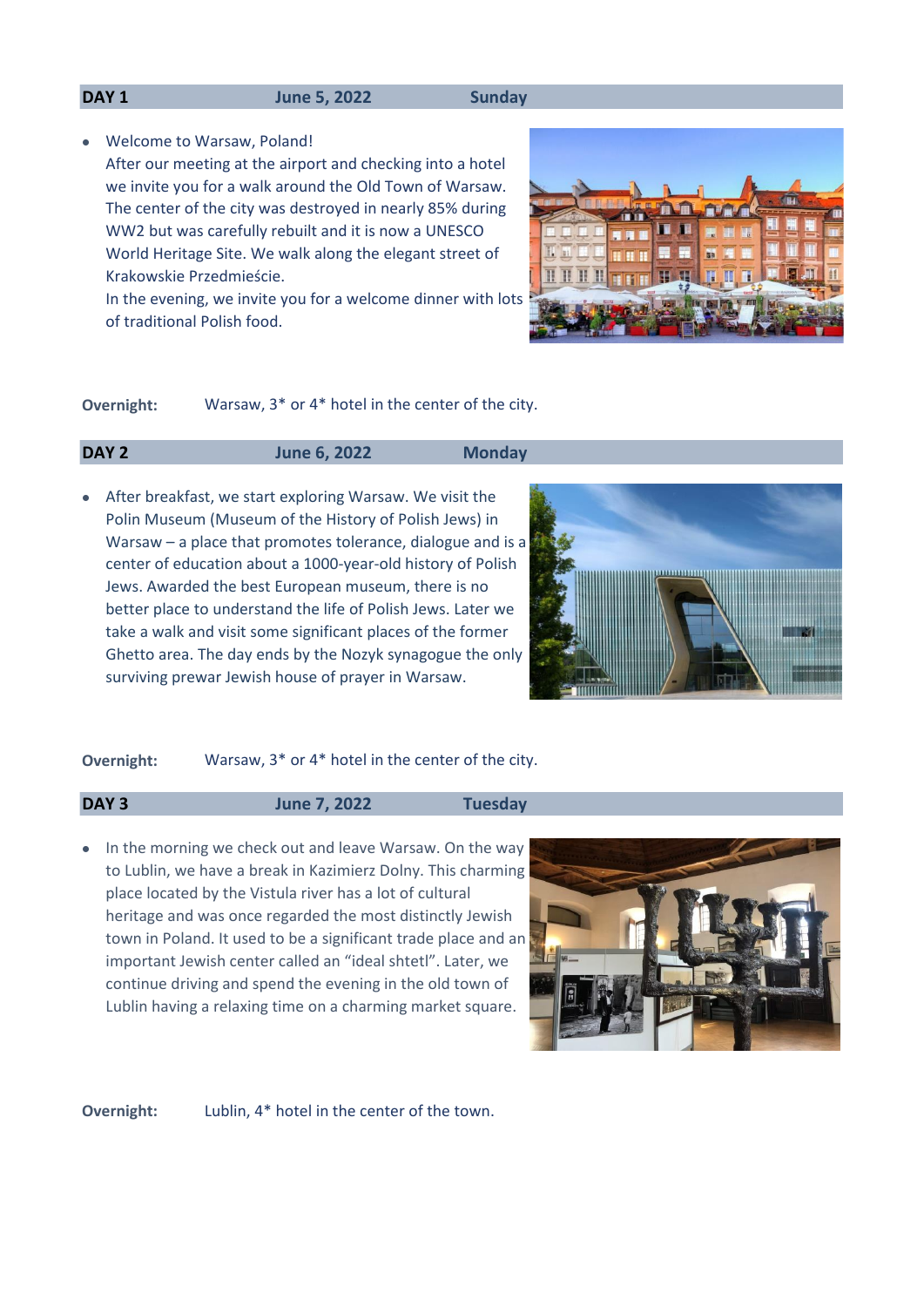## **DAY 4 June 8, 2022 Wednesday**

• Today we have a full day for sightseeing Lublin. It used to be called Polish Jerusalem because of a very high development of Jewish community. Here, in the 18th century unfolded an ultra-Orthodox Jewish religious movement, Hasidism. We are going to follow the historical footsteps of Jewish presence such as Chachmei Lublin Yeshiva – once, one of the largest yeshivas in the world! In the afternoon we pay a visit to Majdanek – a Nazi concentration and extermination camp built on the outskirts of the city.



#### Lublin, 4\* hotel in the center of the town. **Overnight:**

### **DAY 5 June 9, 2022 Thursday**

• We leave Lublin and head for the south. During the day we stop in the old town in Zamość, a Renaissance gem, and a UNESCO World Heritage Site. Along the way we must also admire the building of 18th-century synagogue in Szczebrzeszyn (as you can imagine, the name of that town is also a famous tongue twister), and the reconstruction of the wooden synagogue in Biłgoraj (the only one in Poland!). Before the evening begins we enter the historic region of Galicia and get to our place for an overnight in Łańcut.



### **Overnight:** Łańcut, 3\* or 4\* hotel in the center of the town.

**DAY 6 June 10, 2022 Friday**

• Today, we visit The Łańcut Castle – one of the most beautiful aristocratic residences in Poland. Next to the castle, there is an outstanding Baroque style synagogue from 1761. Its interiors are adorned with decorative plasterwork.

After lunch break, we have a short trip to Markowa to explore The Ulma Family Museum of Poles Saving Jews in World War II. On the way back we visit the town of Leżajsk and a famous Jewish cemetery where the famous tomb of Tzadik Elimelech's.



**Overnight:** Łańcut, 3\* or 4\* hotel in the center of the town.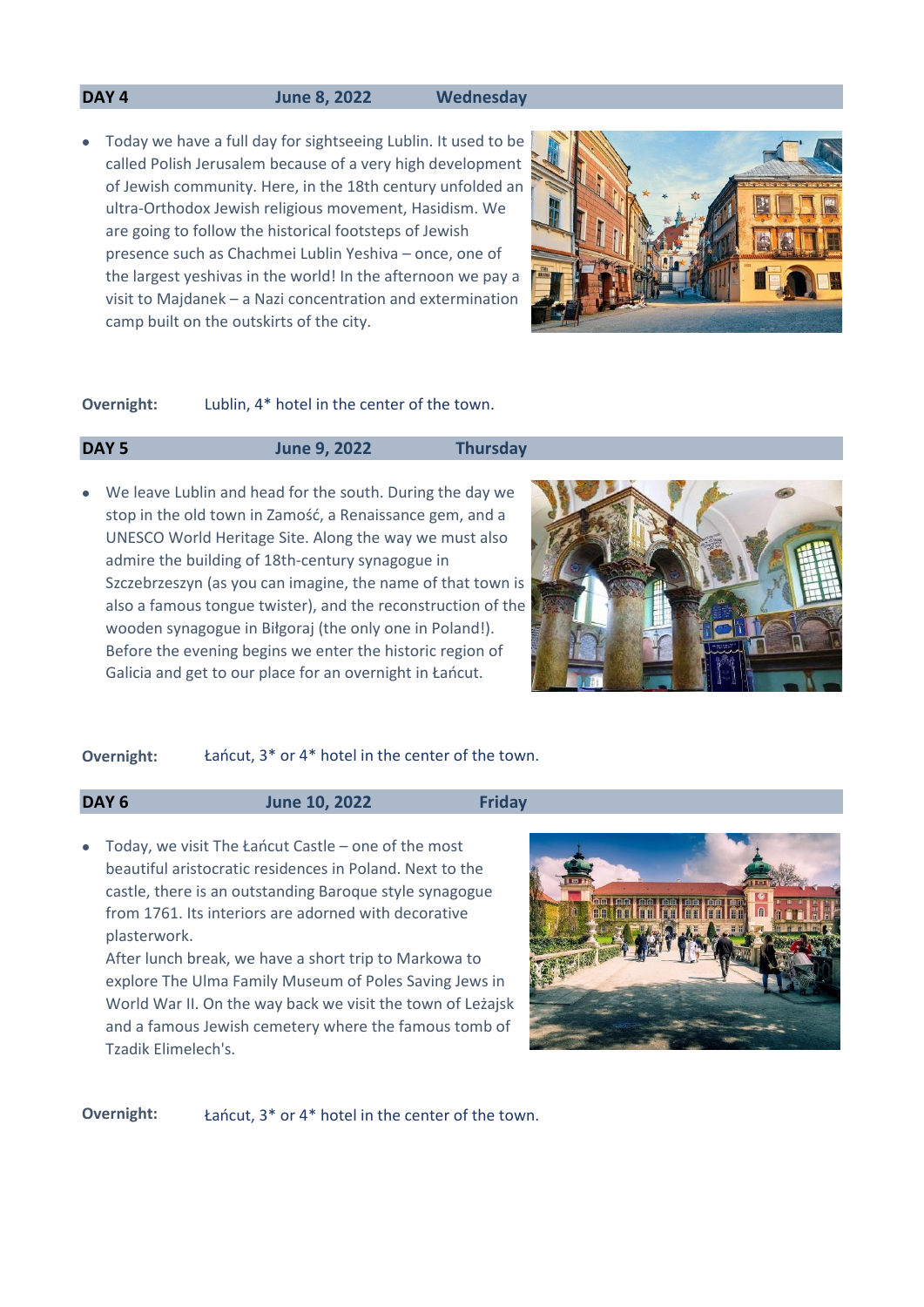#### **DAY 7 June 11, 2022 Saturday**

• Today we continue sightseeing of Jewish Galicia. First, we go to a nearby town of Rzeszów, where we stop by the old synagogue and take an opportunity to follow the underground route underneath the Market Square. After lunch we move further west to Tarnów. Jews began to settle there as early as in the 15th century. We explore the old town and see Jewish streets, remains of the synagogue with the original bimah, and the well maintained Jewish cemetery. In the afternoon we reach Kraków.



## **Overnight:** Kraków, 3<sup>\*</sup> or 4<sup>\*</sup> hotel in the Jewish Quater.

## **DAY 8 June 12, 2022 Sunday**

Have a substantial meal in the morning as we spend the whole day sightseeing the former capital of Poland, one of the most significant cultural centers in our country. It is an

• outstanding example of mediaeval architecture, situated at the foot of the Royal Wawel Castle. First, we explore the biggest market square in Europe, then move to the Jewish district called Kazimierz. It is a part of Krakow that owes its really unique character to over five hundred years of Jewish tradition. Later that day we visit Oskar Schindler's factory that is nowadays a modern museum.



## **Overnight:** Kraków, 3\* or 4\* hotel in the Jewish Quater.

**DAY 9 June 13, 2022 Monday**

• (Oświęcim). It is well known and important historical area, Today, we visit the Auschwitz-Birkenau State Museum that allows us to recapture the horrors that occurred there during the WW2. It is an important memorial to the victims of the genocide. We have a 3,5-hour study tour to explore the museum properly. Before we get back to Krakow we stop in the only survived synagogue in Oświęcim where we have a chance to pray and learn more about the regular life of Jews in that town over the centuries.



**Overnight:** Kraków, 3<sup>\*</sup> or 4<sup>\*</sup> hotel in the Jewish Quater.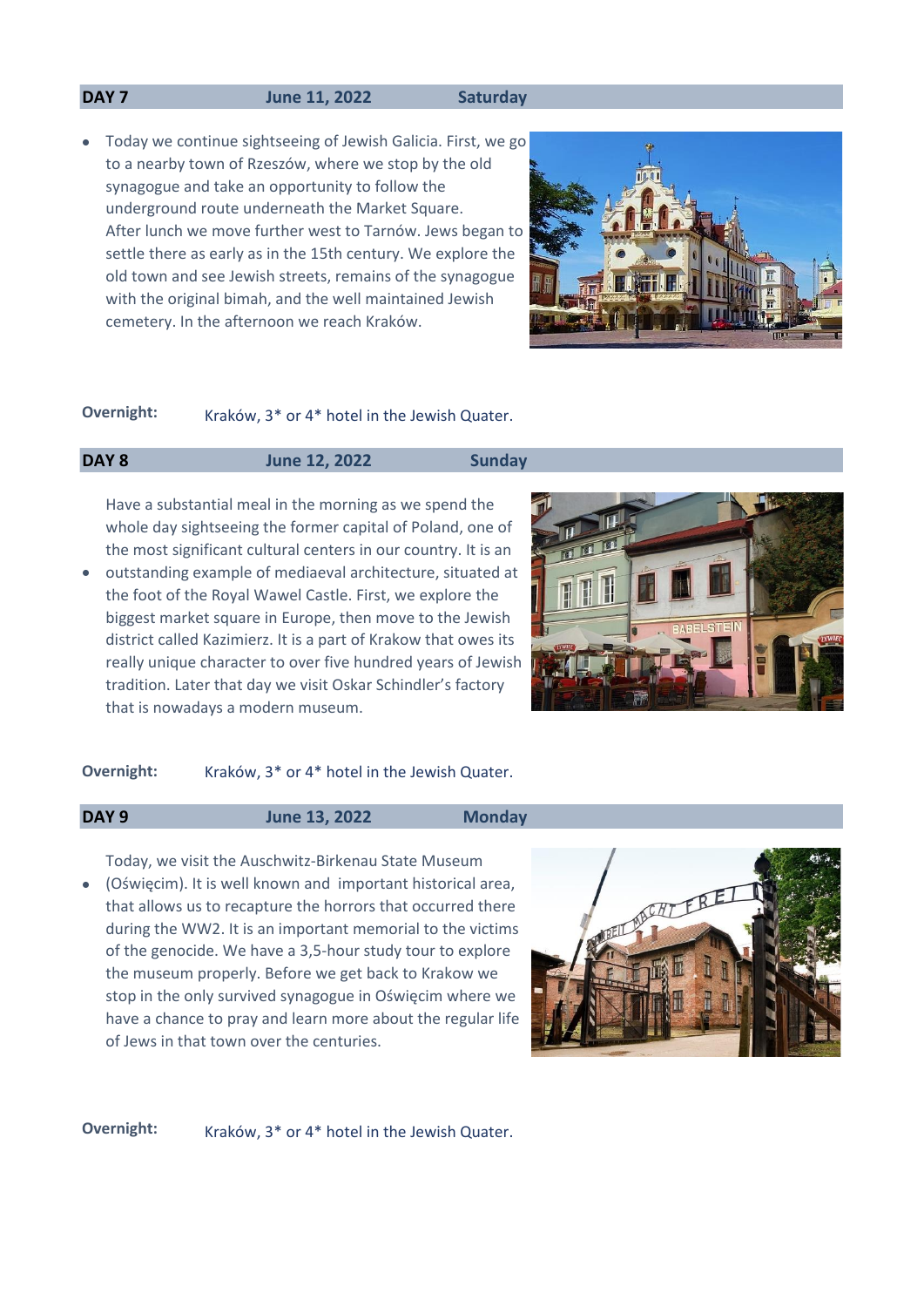### **DAY 10 June 14, 2022 Tuesday**

In the morning we leave Krakow. First, we stop in

• Częstochowa where we see the area of the former labor camp of the ammunition factory HASAG-Apparatebau (Pelcery) and an old Jewish cemetery established in 1799. Then we move to Piotrkow Trybunalski – the town that for many years was a center of Hebrew publishing in Poland. It is also where Nazis created the first Ghetto in the occupied Europe. The two synagogues survived the war and it is where we can admire the original painting . At the end of the day, we get to Łódź.



## **Overnight:** Łódź, 3\* or 4\* hotel in the center of the city.

# **DAY 11 June 15, 2022 Wednesday**

• as Litzmannstadt. The Jews of Lodz formed the second Today, we spend the whole day exploring Łódź, known also largest Jewish community in prewar Poland, therefore there is a lot for us to see here. On our agenda there are: the Izrael Poznański Palace, the famous Piotrkowska Street (one of the longest commercial thoroughfares in Europe), the only synagogue that survived till present times, the Marek Edelman Dialogue Centre, the biggest Jewish Cemetery in Europe, and the Litzmannstadt Ghetto. In the late afternoon we arrive back to Warsaw.



### **Overnight:** Warsaw, 3\* or 4\* hotel in the center of the city.

## **DAY 12 June 16, 2022 Thursday**

Final day in Warsaw. The last glance at the capital city of

• Poland, free time, shopping and relaxing before departure. Transfer to the airport.

For those interested in visiting their ancestral hometowns a customized itinerary will be prepared and the tour will continue..